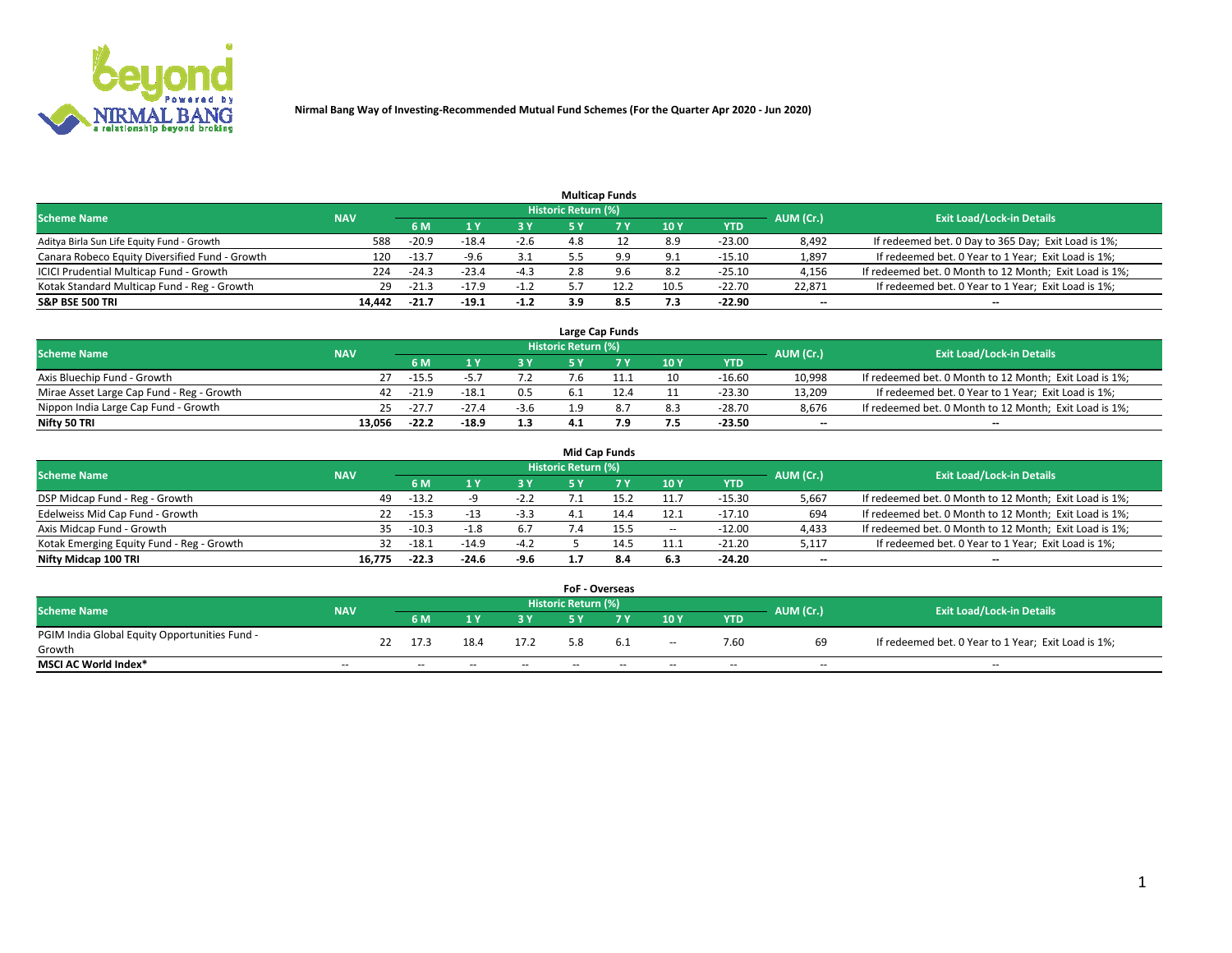

|                                                  |            |         |         |        |                     | Large & Midcap |      |            |           |                                                        |
|--------------------------------------------------|------------|---------|---------|--------|---------------------|----------------|------|------------|-----------|--------------------------------------------------------|
| <b>Scheme Name</b>                               | <b>NAV</b> |         |         |        | Historic Return (%) |                |      |            | AUM (Cr.) | <b>Exit Load/Lock-in Details</b>                       |
|                                                  |            | 6 M     |         |        |                     |                | 10Y  | <b>YTD</b> |           |                                                        |
| Canara Robeco Emerging Equities - Growth         | 80         | $-14.8$ | $-13.9$ | $-1.7$ |                     |                | 14.7 | $-17.40$   | 4,846     | If redeemed bet. 0 Year to 1 Year; Exit Load is 1%;    |
| Invesco India Growth Opportunities Fund - Growth | 29         | $-19.7$ | $-14.1$ |        |                     |                | 9.7  | $-20.70$   | 1,986     | If redeemed bet. 0 Year to 1 Year; Exit Load is 1%;    |
| Sundaram Large and Mid Cap Fund - Reg - Growth   | 27         | $-25.5$ | $-20$   | -1.6   |                     | 10.5           | 7.3  | $-25.90$   | 885       | If redeemed bet. 0 Month to 12 Month; Exit Load is 1%; |
| Principal Emerging Bluechip Fund - Growth        | 88         | $-16.6$ | $-13.8$ | $-2.3$ |                     | 15.1           | 11.5 | $-18.60$   | 1,596     | If redeemed bet. 0 Day to 365 Days; Exit Load is 1%;   |
| NIFTY Large Midcap 250 TRI                       | 5.779      | $-20.4$ | $-18.8$ | $-2.2$ |                     | 10.2           | 8.2  | $-22.10$   | $-$       | $\overline{\phantom{a}}$                               |

|                                  |            |         |         |        |                     | <b>Focused Funds</b> |       |          |                          |                                                        |
|----------------------------------|------------|---------|---------|--------|---------------------|----------------------|-------|----------|--------------------------|--------------------------------------------------------|
| <b>Scheme Name</b>               | <b>NAV</b> |         |         |        | Historic Return (%) |                      |       |          | AUM (Cr.)                | <b>Exit Load/Lock-in Details</b>                       |
|                                  |            | 6 M     |         |        |                     |                      | 10Y   | YTD      |                          |                                                        |
| Axis Focused 25 Fund - Growth    |            | $-19.5$ | $-10.1$ | 2.9    |                     |                      | $- -$ | $-20.20$ | 8,185                    | If redeemed bet. 0 Month to 12 Month; Exit Load is 1%; |
| SBI Focused Equity Fund - Growth | 125        | $-16.8$ |         |        |                     |                      | 13.2  | $-18.50$ | 7,012                    | If redeemed bet. 0 Year to 1 Year; Exit Load is 1%;    |
| <b>S&amp;P BSE 500 TRI</b>       | 14.442     | $-21.7$ | $-19.1$ | $-1.2$ |                     |                      | 7.3   | $-22.90$ | $\overline{\phantom{a}}$ | $\overline{\phantom{a}}$                               |

|                                             |                                                         |         |         |         |      | <b>Small Cap Funds</b> |       |            |           |                                                     |  |  |  |  |
|---------------------------------------------|---------------------------------------------------------|---------|---------|---------|------|------------------------|-------|------------|-----------|-----------------------------------------------------|--|--|--|--|
|                                             | Historic Return (%)<br><b>Scheme Name</b><br><b>NAV</b> |         |         |         |      |                        |       |            |           |                                                     |  |  |  |  |
|                                             |                                                         | 6 M     |         | 3 Y     |      |                        | 10Y   | <b>YTD</b> | AUM (Cr.) | <b>Exit Load/Lock-in Details</b>                    |  |  |  |  |
| HDFC Small Cap Fund - Growth                | 28                                                      | $-28.6$ | $-34.6$ | $-8.3$  |      |                        | 7.4   | $-27.60$   | 6,835     | If redeemed bet. 0 Year to 1 Year; Exit Load is 1%; |  |  |  |  |
| L&T Emerging Businesses Fund - Reg - Growth | 16                                                      | $-28.8$ | $-32.1$ | $-10.8$ | 3.4  | $\sim$                 | $- -$ | $-29.00$   | 4,268     | If redeemed bet. 0 Year to 1 Year; Exit Load is 1%; |  |  |  |  |
| SBI Small Cap Fund - Growth                 | 44                                                      | $-18.2$ | $-13.8$ | 0.7     |      | 19.5                   | 15.4  | $-18.10$   | 2.704     | If redeemed bet. 0 Year to 1 Year; Exit Load is 1%; |  |  |  |  |
| Nifty Smallcap 100 TRI                      | 4.844                                                   | $-31.1$ | -37.7   | $-18.3$ | -5.2 | 3.8                    | 1.9   | $-32.40$   | $- -$     | $\overline{\phantom{a}}$                            |  |  |  |  |

| ELSS Schemes (Tax Saving u/s 80-C)                                                                              |       |         |         |        |        |           |        |            |        |                          |  |  |  |  |
|-----------------------------------------------------------------------------------------------------------------|-------|---------|---------|--------|--------|-----------|--------|------------|--------|--------------------------|--|--|--|--|
| <b>Historic Return (%)</b><br><b>Exit Load/Lock-in Details</b><br>AUM (Cr.)<br><b>Scheme Name</b><br><b>NAV</b> |       |         |         |        |        |           |        |            |        |                          |  |  |  |  |
|                                                                                                                 |       | 6 M     |         | 3 Y    | - 5 Y  | <b>7Y</b> | 10Y    | <b>YTD</b> |        |                          |  |  |  |  |
| Aditya Birla Sun Life Tax Relief 96 - Growth                                                                    | 27    | $-14.3$ | $-12.7$ | 0.8    | 5.4    |           | 9.6    | $-15.50$   | 8,167  | Nil                      |  |  |  |  |
| Axis Long Term Equity Fund - Growth                                                                             | 41    | $-17.6$ | $-7.7$  | 4.3    | 6.4    | 15.1      | 14.1   | $-17.80$   | 17,495 | Nil                      |  |  |  |  |
| Canara Robeco Equity Tax Saver Fund - Growth                                                                    | 59 -  | $-12.6$ |         | 3.2    | 5.6    | 10.5      | 9.4    | $-14.20$   | 941    | Nil                      |  |  |  |  |
| Invesco India Tax Plan - Growth                                                                                 | 44    | $-17.1$ | $-12.2$ | 1.6    |        | 12.3      | 10.7   | $-18.20$   | 806    | Nil                      |  |  |  |  |
| Mirae Asset Tax Saver Fund - Reg - Growth                                                                       |       | $-20.2$ | $-14.8$ | 1.8    | $\sim$ | $\sim$    | $\sim$ | $-21.80$   | 2,671  | Nil                      |  |  |  |  |
| <b>S&amp;P BSE 200 TRI</b>                                                                                      | 4.701 | $-21.5$ | $-18.2$ | $-0.1$ | 4.3    | 8.6       | 7.6    | $-22.70$   | $- -$  | $\overline{\phantom{a}}$ |  |  |  |  |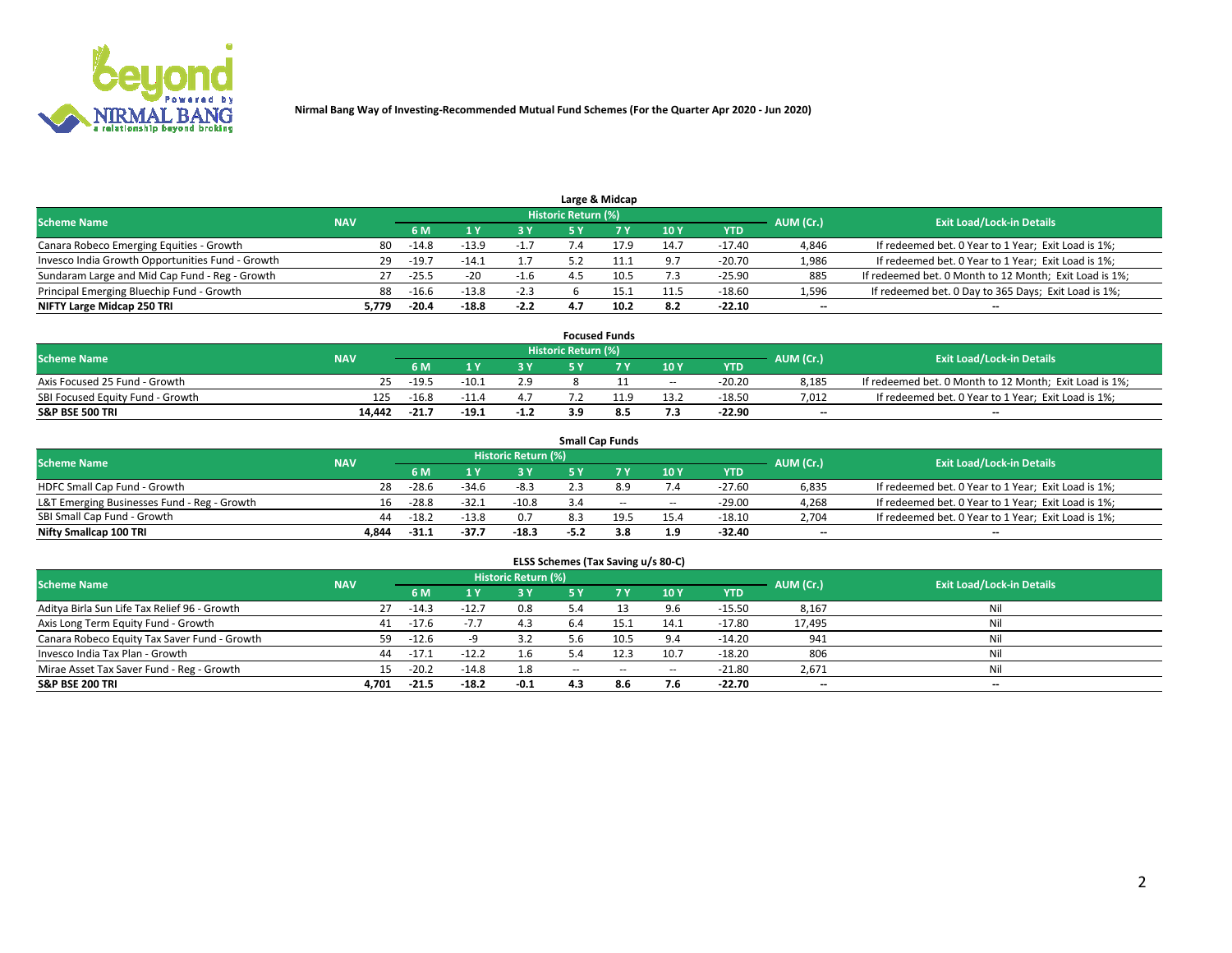

|                                           |            |                                  |         |        |     | <b>Contra/Value Fund</b> |      |            |       |                                                     |
|-------------------------------------------|------------|----------------------------------|---------|--------|-----|--------------------------|------|------------|-------|-----------------------------------------------------|
| <b>Scheme Name</b>                        | AUM (Cr.)  | <b>Exit Load/Lock-in Details</b> |         |        |     |                          |      |            |       |                                                     |
|                                           | <b>NAV</b> | 6 M                              |         | 2 V    |     |                          | 10Y  | <b>YTD</b> |       |                                                     |
| Kotak India EQ Contra Fund - Reg - Growth | 42         | -21.6                            | $-18.9$ |        |     | 8.6                      | 7.7  | $-23.10$   | 631   | If redeemed bet. 0 Year to 1 Year; Exit Load is 1%; |
| Invesco India Contra Fund - Growth        | 40         | $-17.1$                          | $-14.9$ |        |     | 13.6                     | 10.3 | $-18.30$   | 3,658 | If redeemed bet. 0 Year to 1 Year; Exit Load is 1%; |
| UTI Value Opportunities Fund - Growth     | 51         | $-18.4$                          | $-16.1$ |        |     |                          | 7.9  | $-20.90$   | 3,294 | If redeemed bet. 0 Year to 1 Year; Exit Load is 1%; |
| Nippon India Value Fund - Growth          | 57         | $-23.3$                          | $-22.2$ | $-4.2$ | 2.6 |                          | 7.1  | $-24.40$   | 2,162 | If redeemed bet. 0 Year to 1 Year; Exit Load is 1%; |
| <b>S&amp;P BSE 500 TRI</b>                | 14.442     | $-21.7$                          | $-19.1$ | $-1.2$ | 3.9 |                          | 7.3  | $-22.90$   | $- -$ | $\sim$                                              |

| Sector/Thematic                                                           |            |         |         |                            |     |      |        |          |                          |                                                        |  |  |  |
|---------------------------------------------------------------------------|------------|---------|---------|----------------------------|-----|------|--------|----------|--------------------------|--------------------------------------------------------|--|--|--|
| <b>Scheme Name</b>                                                        | <b>NAV</b> |         |         | <b>Historic Return (%)</b> |     |      |        |          | AUM (Cr.)                | <b>Exit Load/Lock-in Details</b>                       |  |  |  |
|                                                                           |            | 6 M     |         | 3 Y                        | 5 Y |      | 10Y    | YTD      |                          |                                                        |  |  |  |
| Canara Robeco Consumer Trends Fund - Reg -<br>Growth                      | 36         | $-16.0$ | $-6.5$  | 3.6                        | 8   | 12.1 | 11.6   | $-15.90$ | 351                      | If redeemed bet. 0 Year to 1 Year; Exit Load is 1%;    |  |  |  |
| Mirae Asset Great Consumer Fund - Growth                                  | 29         | $-21.8$ | $-14.2$ | 2.3                        | 5.9 |      | $\sim$ | $-22.40$ | 774                      | If redeemed bet. 0 Year to 1 Year; Exit Load is 1%;    |  |  |  |
| <b>ICICI Prudential Technology Fund - Growth</b>                          | 49         | $-15.4$ | $-15.2$ | 7.5                        | 5.5 | 13.7 | 12.7   | $-15.50$ | 320                      | If redeemed bet. 0 Day to 15 Day; Exit Load is 1%;     |  |  |  |
| Nippon India Pharma Fund - Growth                                         | 179        | 20.6    | 19      | 11.7                       | 6.6 | 14.4 | 13.7   | 18.00    | 2,190                    | If redeemed bet. 0 Year to 1 Year; Exit Load is 1%;    |  |  |  |
| BNP Paribas India Consumption Fund - Reg - Growth                         |            | $-11.6$ | $-0.8$  | $\sim$                     |     |      | $\sim$ | $-13.30$ | 441                      | If redeemed bet. 0 Month to 12 Month; Exit Load is 1%; |  |  |  |
| ICICI Prudential Banking and Financial Services Fund -<br>Retail - Growth | 43         | $-36.3$ | $-34.5$ | $-8.2$                     | 3.9 | 9.9  | 10.5   | $-38.70$ | 2,535                    | If redeemed bet. 0 Day to 15 Day; Exit Load is 1%;     |  |  |  |
| <b>S&amp;P BSE 500 TRI</b>                                                | 14.442     | $-21.7$ | $-19.1$ | $-1.2$                     | 3.9 | 8.5  | 7.3    | $-22.90$ | $\overline{\phantom{a}}$ | $\overline{\phantom{a}}$                               |  |  |  |

| <b>Dynamic Asset Allocation Funds</b>                      |            |         |         |                            |            |     |        |            |           |                                                          |  |  |  |
|------------------------------------------------------------|------------|---------|---------|----------------------------|------------|-----|--------|------------|-----------|----------------------------------------------------------|--|--|--|
| <b>Scheme Name</b>                                         | <b>NAV</b> |         |         | <b>Historic Return (%)</b> |            |     |        |            | AUM (Cr.) | <b>Exit Load/Lock-in Details</b>                         |  |  |  |
|                                                            |            | 6 M     |         | 3 Y                        | <b>5 Y</b> |     | 10Y    | <b>YTD</b> |           |                                                          |  |  |  |
| ICICI Prudential Balanced Advantage Fund - Reg -<br>Growth | 32         | $-13.9$ | $-8.7$  |                            | 5.3        | 9.4 | 10     | $-15.10$   | 22,849    | If redeemed bet. 0 Year to 1 Year; Exit Load is 1%;      |  |  |  |
| Invesco India Dynamic Equity Fund - Growth                 | 26         | $-12.6$ | $-8.3$  | 1.4                        | 4.7        | 9.3 | 8.3    | $-12.70$   | 684       | If redeemed bet. 0 Month to 3 Month; Exit Load is 0.25%; |  |  |  |
| Nippon India Balanced Advantage Fund - Growth              | 82         | $-11.9$ | $-9.6$  | 0.8                        | 4.6        | 9.2 | 8.6    | $-13.10$   | 2,529     | If redeemed bet. 0 Month to 12 Month; Exit Load is 1%;   |  |  |  |
| HDFC Balanced Advantage Fund - Growth                      | 157        | $-21.9$ | $-20.4$ | $-1.2$                     | 4.2        | 8.1 | 7.6    | $-22.10$   | 35,118    | If redeemed bet. 0 Year to 1 Year; Exit Load is 1%;      |  |  |  |
| SBI Dynamic Asset Allocation Fund - Reg - Growth           | 12         | $-12.7$ | $-10.7$ | 1.3                        |            | $-$ | $\sim$ | $-13.90$   | 545       | If redeemed bet. 0 Month to 12 Month; Exit Load is 1%;   |  |  |  |
| NIFTY 50 Hybrid Composite Debt 65:35 Index                 | 9.169      | $-12.0$ | $-7.2$  | 4.4                        | 6.2        | 8.5 | 8.3    | $-13.20$   |           | $\overline{\phantom{a}}$                                 |  |  |  |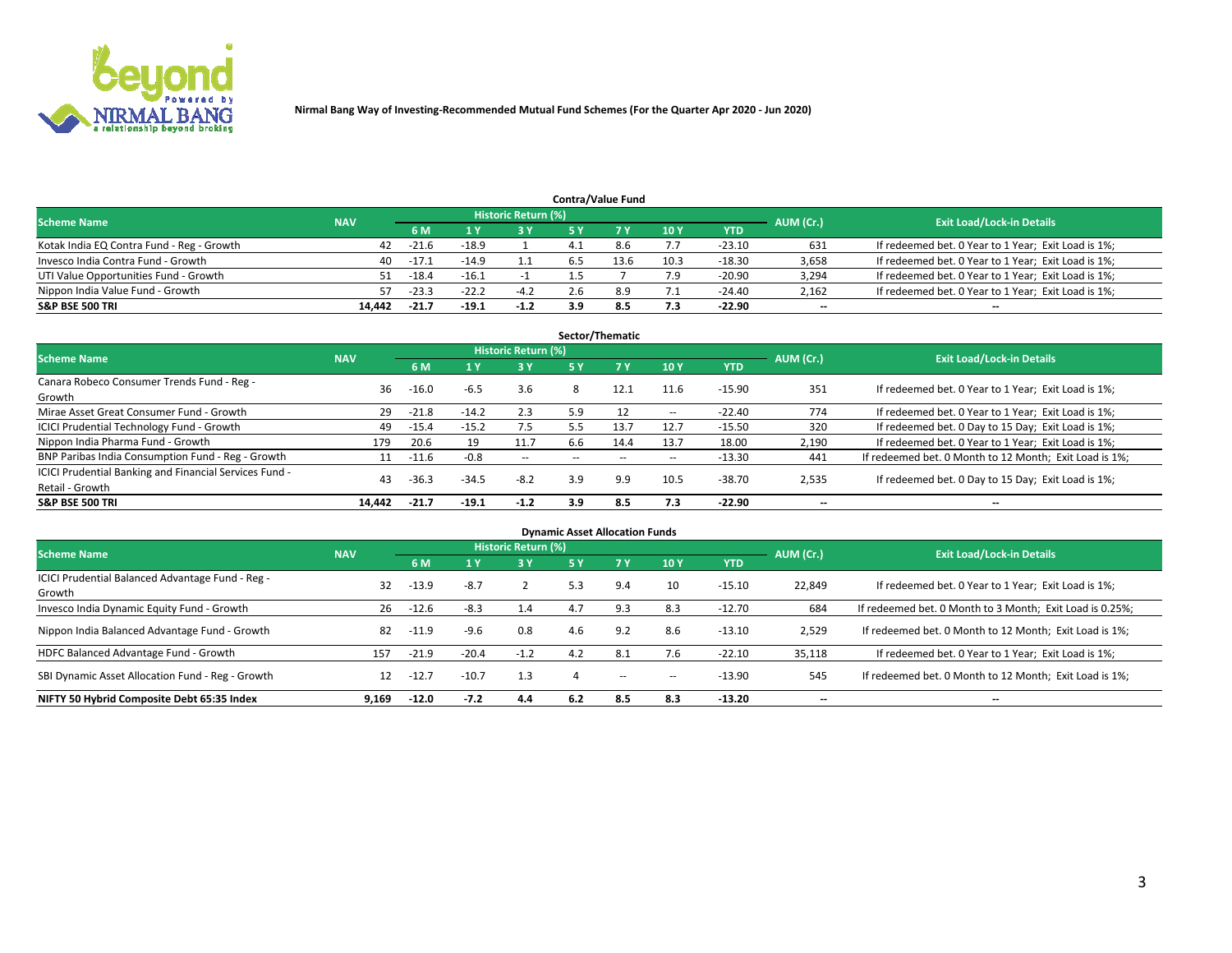

|                                                 |            |         |         |                            |                          | <b>Hybrid Aggressive</b> |        |            |           |                                                        |
|-------------------------------------------------|------------|---------|---------|----------------------------|--------------------------|--------------------------|--------|------------|-----------|--------------------------------------------------------|
| <b>Scheme Name</b>                              | <b>NAV</b> |         |         | <b>Historic Return (%)</b> |                          |                          |        |            | AUM (Cr.) | <b>Exit Load/Lock-in Details</b>                       |
|                                                 |            | 6 M     |         | 73 V                       |                          |                          | 10Y    | <b>YTD</b> |           |                                                        |
| ICICI Prudential Equity & Debt Fund - Growth    | 114        | $-17.0$ | $-14.9$ | $-0.2$                     |                          | 10.7                     | 10.8   | $-18.50$   | 16,219    | If redeemed bet. 0 Year to 1 Year; Exit Load is 1%;    |
| Mirae Asset Hybrid - Equity Fund - Reg - Growth | 13         | $-14.3$ | $-10.3$ | 2.7                        | $\overline{\phantom{a}}$ | $\sim$                   | $\sim$ | $-16.00$   | 2,923     | If redeemed bet. 0 Year to 1 Year; Exit Load is 1%;    |
| SBI Equity Hybrid Fund - Growth                 | 123        | $-13.8$ | $-8.2$  | 3.7                        |                          | 11.7                     | 9.8    | $-15.40$   | 26,925    | If redeemed bet. 0 Month to 12 Month; Exit Load is 1%; |
| Canara Robeco Equity Hybrid Fund - Growth       | 151        | -8.8    |         | 3.7                        | 6.8                      |                          | 10.3   | $-10.30$   | 2,912     | If redeemed bet. 0 Year to 1 Year; Exit Load is 1%;    |
| NIFTY 50 Hybrid Composite Debt 65:35 Index      | 9,169      | $-12.0$ | $-7.2$  | 4.4                        |                          | 8.5                      | 8.3    | $-13.20$   | $- -$     | $\overline{\phantom{a}}$                               |

| <b>Arbitrage Fund</b>                      |            |    |     |    |                            |  |  |       |            |           |                                                          |  |  |
|--------------------------------------------|------------|----|-----|----|----------------------------|--|--|-------|------------|-----------|----------------------------------------------------------|--|--|
| <b>Scheme Name</b>                         | <b>NAV</b> |    |     |    | <b>Historic Return (%)</b> |  |  |       |            | AUM (Cr.) | <b>Exit Load/Lock-in Details</b>                         |  |  |
|                                            |            |    | 1 M | ιM | 6 M                        |  |  | $-3V$ | <b>YTD</b> |           |                                                          |  |  |
| IDFC Arbitrage Fund - Reg - Growth         |            |    | 8.3 |    | 4.1                        |  |  | 5.9   | 5.20       | 6.491     | If redeemed bet. 0 Month to 1 Month; Exit Load is 0.25%; |  |  |
| Kotak Equity Arbitrage Fund - Reg - Growth |            | 28 | 8.7 |    | 5.4                        |  |  |       | 6.00       | 10.580    | If redeemed bet. 0 Day to 30 Day; Exit Load is 0.25%;    |  |  |
| Nippon India Arbitrage Fund - Growth       |            | 20 | 9.C |    |                            |  |  |       | 5.80       | 6.821     | If redeemed bet. 0 Month to 1 Month; Exit Load is 0.25%; |  |  |

| <b>Equity Saver</b>                      |            |    |      |        |                     |       |        |        |            |                          |                                                        |  |  |
|------------------------------------------|------------|----|------|--------|---------------------|-------|--------|--------|------------|--------------------------|--------------------------------------------------------|--|--|
| <b>Scheme Name</b>                       | <b>NAV</b> |    |      |        | Historic Return (%) |       |        |        |            | AUM (Cr.)                | <b>Exit Load/Lock-in Details</b>                       |  |  |
|                                          |            |    | 6 M  |        | o v                 |       |        | 10Y    | <b>YTD</b> |                          |                                                        |  |  |
| Axis Equity Saver Fund - Reg - Growth    |            | 12 | -8.6 | $-4.4$ |                     | $- -$ | $-$    | $\sim$ | $-8.80$    | 680                      | If redeemed bet. 0 Month to 12 Month; Exit Load is 1%; |  |  |
| Kotak Equity Savings Fund - Reg - Growth |            | 14 | -5.6 |        |                     |       | $\sim$ | $\sim$ | $-6.50$    | 4.449.                   | If redeemed bet. 0 Year to 1 Year; Exit Load is 1%;    |  |  |
| CRISIL Hybrid 50+50 - Moderate Index*    | $- -$      |    | --   | --     | $-$                 | $- -$ | $\sim$ | $-$    | $-$        | $\overline{\phantom{a}}$ | $-$                                                    |  |  |

| <b>Liquid Funds</b>                 |                          |           |     |                            |    |        |            |                 |           |                                  |  |  |  |
|-------------------------------------|--------------------------|-----------|-----|----------------------------|----|--------|------------|-----------------|-----------|----------------------------------|--|--|--|
| <b>Scheme Name</b>                  | <b>NAV</b>               |           |     | <b>Historic Return (%)</b> |    |        | <b>YTM</b> | Avg             | AUM (Cr.) | <b>Exit Load/Lock-in Details</b> |  |  |  |
|                                     |                          | <b>1W</b> | 2 W | 1 M                        | ١M | 1 V    |            | <b>Maturity</b> |           |                                  |  |  |  |
| Axis Liquid Fund - Growth           | 2,206                    | 4.7       |     |                            |    | . F. 1 | 4.49       | 0.15            | 19,980    | *Ref Footnote                    |  |  |  |
| IDFC Cash Fund - Reg - Growth       | 2,403                    | 4.4       |     | 4.8                        |    |        | 4.89       | 0.13            | 7,003     | *Ref Footnote                    |  |  |  |
| Mahindra Liquid Fund - Reg - Growth | 1,289                    | 5.0       |     | 5.1                        |    |        | 4.85       | 0.13            | 2,098     | *Ref Footnote                    |  |  |  |
| Kotak Liguid Fund - Reg - Growth    | 4,020                    | 4.9       | 3.9 | 4.7                        |    | 5.8    | 4.37       | 0.16            | 23.622    | *Ref Footnote                    |  |  |  |
| <b>CRISIL Liquid Fund Index</b>     | $\overline{\phantom{a}}$ | 5.9       | 4.5 | 5.1                        |    | 6.2    | $-$        | $- -$           | $- -$     | $- -$                            |  |  |  |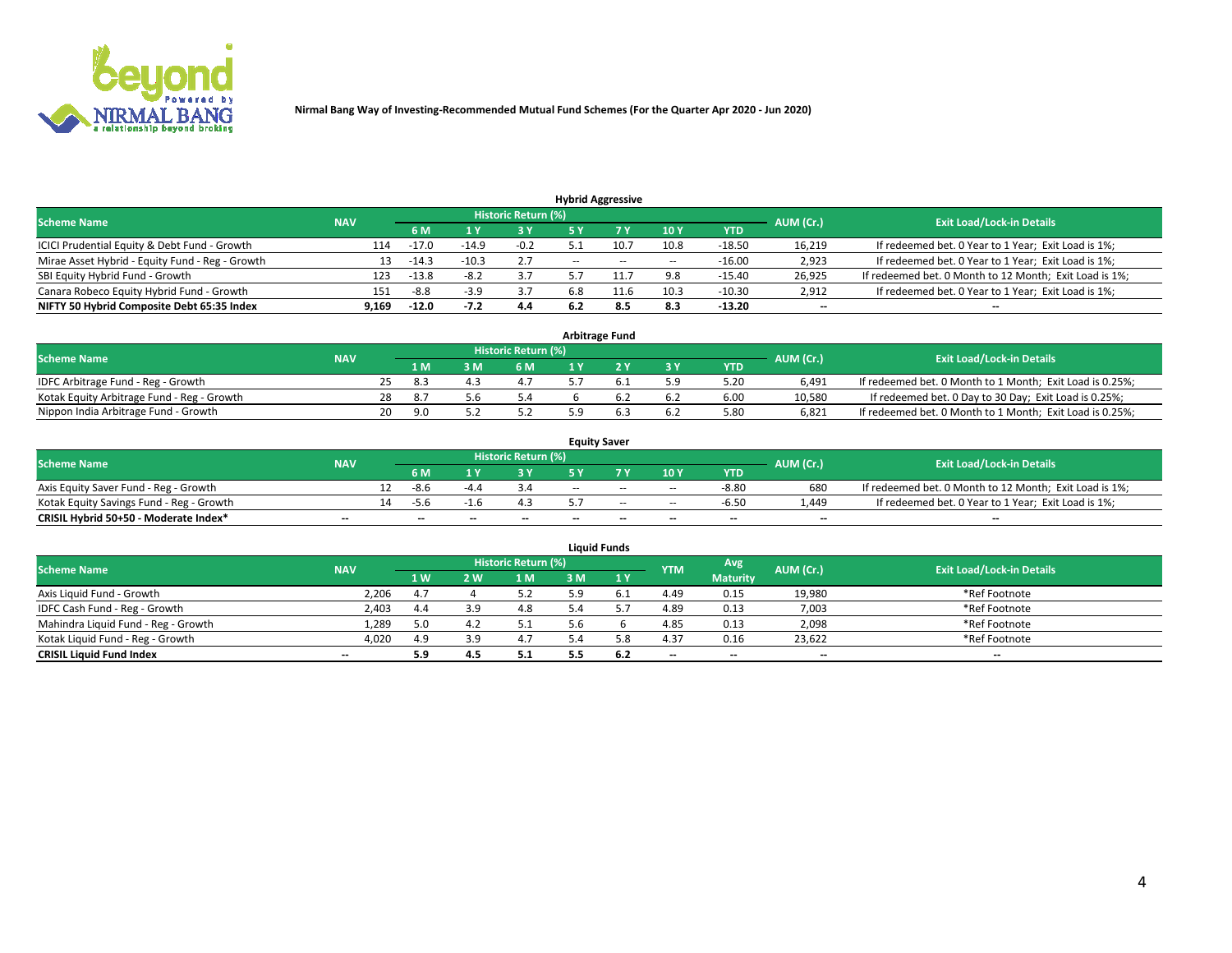

| <b>Ultra Short Fund</b>                       |            |     |     |                            |     |     |            |                 |           |                                  |  |  |  |  |
|-----------------------------------------------|------------|-----|-----|----------------------------|-----|-----|------------|-----------------|-----------|----------------------------------|--|--|--|--|
| <b>Scheme Name</b>                            | <b>NAV</b> |     |     | <b>Historic Return (%)</b> |     |     | <b>YTM</b> | Avg             | AUM (Cr.) | <b>Exit Load/Lock-in Details</b> |  |  |  |  |
|                                               |            | 1 M | 8 M | 6 M                        |     | י כ |            | <b>Maturity</b> |           |                                  |  |  |  |  |
| IDFC Ultra Short Term Fund - Reg - Growth     |            |     |     | 6.4                        |     | --  | 5.87       | 0.48            | 4,182     | Nil                              |  |  |  |  |
| Sundaram Ultra Short Term Fund - Reg - Growth |            | 6.4 |     |                            | $-$ | $-$ | 5.31       | 0.51            | 332       | Nil                              |  |  |  |  |
| L&T Ultra Short Term Fund - Growth            |            |     |     | 6.2                        |     |     | 5.9        | $\sim$          | 1,616     | Nil                              |  |  |  |  |
| <b>NIFTY Ultra Short Duration Debt Index</b>  | 4,089      | 7.6 | 6.5 | 6.5                        |     |     | $-$        | $-$             | $- -$     | $- -$                            |  |  |  |  |

| <b>Money Market Fund</b>                         |                          |     |     |                            |     |                          |            |                 |           |                                  |  |  |  |  |
|--------------------------------------------------|--------------------------|-----|-----|----------------------------|-----|--------------------------|------------|-----------------|-----------|----------------------------------|--|--|--|--|
| <b>Scheme Name</b>                               | <b>NAV</b>               |     |     | <b>Historic Return (%)</b> |     |                          | <b>YTM</b> | Avg             | AUM (Cr.) | <b>Exit Load/Lock-in Details</b> |  |  |  |  |
|                                                  |                          | 1 M | B M | 6 M                        |     | י כ                      |            | <b>Maturity</b> |           |                                  |  |  |  |  |
| Aditya Birla Sun Life Money Manager Fund - Reg - | 271                      |     |     | 6.8                        | 7.8 | 7.6                      | 6.57       | 0.80            | 8,318     | Nil                              |  |  |  |  |
| Growth                                           |                          |     |     |                            |     |                          |            |                 |           |                                  |  |  |  |  |
| Nippon India Money Market Fund - Growth          | 3,057                    |     | 69  | 6.5                        |     |                          | 6.22       | 0.55            | 3.491     | Nil                              |  |  |  |  |
| <b>CRISIL Liquid Fund Index</b>                  | $\overline{\phantom{a}}$ | 5.1 | 5.5 | 5.6                        | 6.2 | $\overline{\phantom{a}}$ | $-$        | $-$             | $- -$     | $-$                              |  |  |  |  |

| <b>Short Term Fund</b>                          |            |     |      |      |                            |      |     |            |                 |           |                                  |  |  |
|-------------------------------------------------|------------|-----|------|------|----------------------------|------|-----|------------|-----------------|-----------|----------------------------------|--|--|
| <b>Scheme Name</b>                              | <b>NAV</b> |     |      |      | <b>Historic Return (%)</b> |      |     | <b>YTM</b> | Avg             | AUM (Cr.) | <b>Exit Load/Lock-in Details</b> |  |  |
|                                                 |            |     | 1 M  | 3 M  | 6 M                        |      |     |            | <b>Maturity</b> |           |                                  |  |  |
| Axis Short Term Fund - Growth                   |            | 22  | 16.0 |      | 8.2                        | 10   |     | 6.92       | 2.90            | 4,821     | Nil                              |  |  |
| HDFC Short Term Debt Fund - Growth              |            | 23  | 12.9 |      | 8.1                        | 10   |     | 7.48       | $\sim$          | 11,000    | Nil                              |  |  |
| IDFC Bond Fund - Short Term Plan - Reg - Growth |            | 42  | 14.1 |      | 7.5                        | 9.9  |     | 6.52       | 2.31            | 11,573    | Nil                              |  |  |
| Kotak Bond Short Term Fund - Reg - Growth       |            | 38  | 18.5 | '.6  | 8.1                        | 10.1 |     | 7.04       | 3.00            | 9,526     | Nil                              |  |  |
| L&T Short Term Bond Fund - Reg - Growth         |            | 20. | 20.8 | 10.5 | 9.1                        |      | 7.9 | 6.29       | $\sim$          | 4,422     | Nil                              |  |  |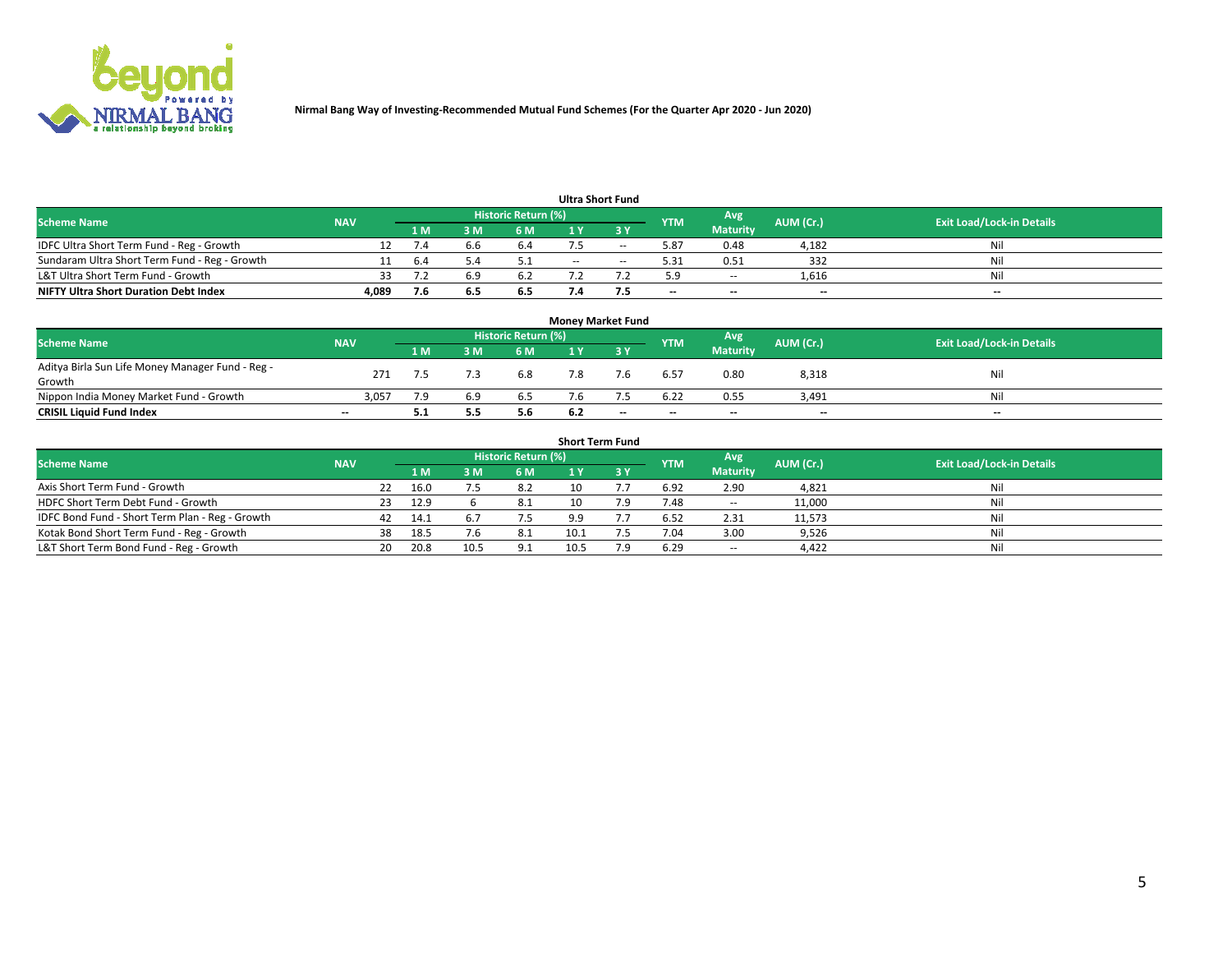

| <b>Low Duration Fund</b>                  |            |       |     |                            |  |     |            |                 |           |                                  |  |  |  |
|-------------------------------------------|------------|-------|-----|----------------------------|--|-----|------------|-----------------|-----------|----------------------------------|--|--|--|
| <b>Scheme Name</b>                        | <b>NAV</b> |       |     | <b>Historic Return (%)</b> |  |     | <b>YTM</b> | Avg             | AUM (Cr.) | <b>Exit Load/Lock-in Details</b> |  |  |  |
|                                           |            | 1 M . | 3 M | 6 M                        |  | י פ |            | <b>Maturity</b> |           |                                  |  |  |  |
| Axis Treasury Advantage Fund - Growth     | 2.269      |       |     | 6.3                        |  |     | 6.52       | 1.20            | 4.229     | Nil                              |  |  |  |
| Canara Robeco Savings Fund - Reg - Growth |            | 8.8   |     | ь.                         |  |     |            | $\sim$          | 889       | Nil                              |  |  |  |
| IDFC Low Duration Fund - Reg - Growth     | 29         | 10.1  |     | 6.6                        |  |     | 5.93       | 1.31            | 4.391     | Nil                              |  |  |  |

| <b>Banking &amp; PSU Bond Funds</b>            |            |      |     |                     |      |     |            |                        |           |                                  |  |  |  |
|------------------------------------------------|------------|------|-----|---------------------|------|-----|------------|------------------------|-----------|----------------------------------|--|--|--|
| <b>Scheme Name</b>                             | <b>NAV</b> |      |     | Historic Return (%) |      |     | <b>YTM</b> | Avg<br><b>Maturity</b> | AUM (Cr.) | <b>Exit Load/Lock-in Details</b> |  |  |  |
|                                                |            | 1 M  | 3 M | 6 M                 |      |     |            |                        |           |                                  |  |  |  |
| Axis Banking & PSU Debt Fund - Growth          | 1.927      | 15.3 |     |                     | 10.5 | 8.6 | 6.50       | 2.40                   | 13,089    | Nil                              |  |  |  |
| Kotak Banking and PSU Debt Fund - Reg - Growth |            | 17.3 | 5.8 | 8.5                 |      |     | 6.79       | 3.62                   | 4.759     | Nil                              |  |  |  |
| IDFC Banking & PSU Debt Fund - Reg - Growth    | 18         | 19.4 |     | 8.8                 | 11.9 | 8.b | 6.52       | 2.99                   | 13,751    | Nil                              |  |  |  |

| <b>Corporate Bond Funds</b>                         |            |      |  |                     |      |     |            |                 |           |                                                         |  |  |  |  |
|-----------------------------------------------------|------------|------|--|---------------------|------|-----|------------|-----------------|-----------|---------------------------------------------------------|--|--|--|--|
| <b>Scheme Name</b>                                  | <b>NAV</b> |      |  | Historic Return (%) |      |     | <b>YTM</b> | Avg             | AUM (Cr.) | <b>Exit Load/Lock-in Details</b>                        |  |  |  |  |
|                                                     |            | 1 M  |  | 6 M                 |      |     |            | <b>Maturity</b> |           |                                                         |  |  |  |  |
| ICICI Prudential Corporate Bond Fund - Reg - Growth |            | 20.8 |  | 8.4                 | 10.1 | 7.9 | 6.98       | 3.18            | 11,736    | Nil                                                     |  |  |  |  |
| L&T Triple Ace Bond Fund - Reg - Growth             | 53.        | 32.3 |  | 13.1                | 15.6 |     | 7.16       | $\sim$          | 3.314     | If redeemed bet. 0 Month to 3 Month; Exit Load is 0.5%; |  |  |  |  |
| Kotak Corporate Bond Fund - Std - Growth            | 2,710      | 11.0 |  | 6.9                 | 9.2  |     | 6.49       | 1.60            | 4,306     | Nil                                                     |  |  |  |  |

| <b>Credit Risk Fund</b>                           |            |     |         |     |                            |     |     |            |                 |           |                                                           |  |  |
|---------------------------------------------------|------------|-----|---------|-----|----------------------------|-----|-----|------------|-----------------|-----------|-----------------------------------------------------------|--|--|
| <b>Scheme Name</b>                                | <b>NAV</b> |     |         |     | <b>Historic Return (%)</b> |     |     | <b>YTM</b> | Avg             | AUM (Cr.) | <b>Exit Load/Lock-in Details</b>                          |  |  |
|                                                   |            |     |         | ЗM  | 6 M                        |     | 3 Y |            | <b>Maturity</b> |           |                                                           |  |  |
| <b>ICICI Prudential Credit Risk Fund - Growth</b> |            | 22. | -1.4    | 1.b | 7.2                        | 8.8 |     | 9.38       | 2.25            | 11,994    | If redeemed bet. 0 Year to 1 Year; Exit Load is 1%;       |  |  |
| Kotak Credit Risk Fund - Reg - Growth             |            | 22  | $-21.6$ |     | 0.2                        |     |     | 8.76       | 2.65            | 4,798     | If redeemed bet. 0 Year to 1 Year; Exit Load is 1%;       |  |  |
|                                                   |            |     |         |     |                            |     |     |            |                 |           | If redeemed bet. 0 Month to 12 Month; Exit Load is 3%; If |  |  |
| SBI Credit Risk Fund - Growth                     |            |     | $-6.9$  |     |                            | 6.6 | 6.1 | 8.77       | 2.78            | 4,929     | redeemed bet. 12 Month to 24 Month; Exit Load is 1.5%; If |  |  |
|                                                   |            |     |         |     |                            |     |     |            |                 |           | redeemed bet. 24 Month to 36 Month; Exit Load is 0.75%;   |  |  |